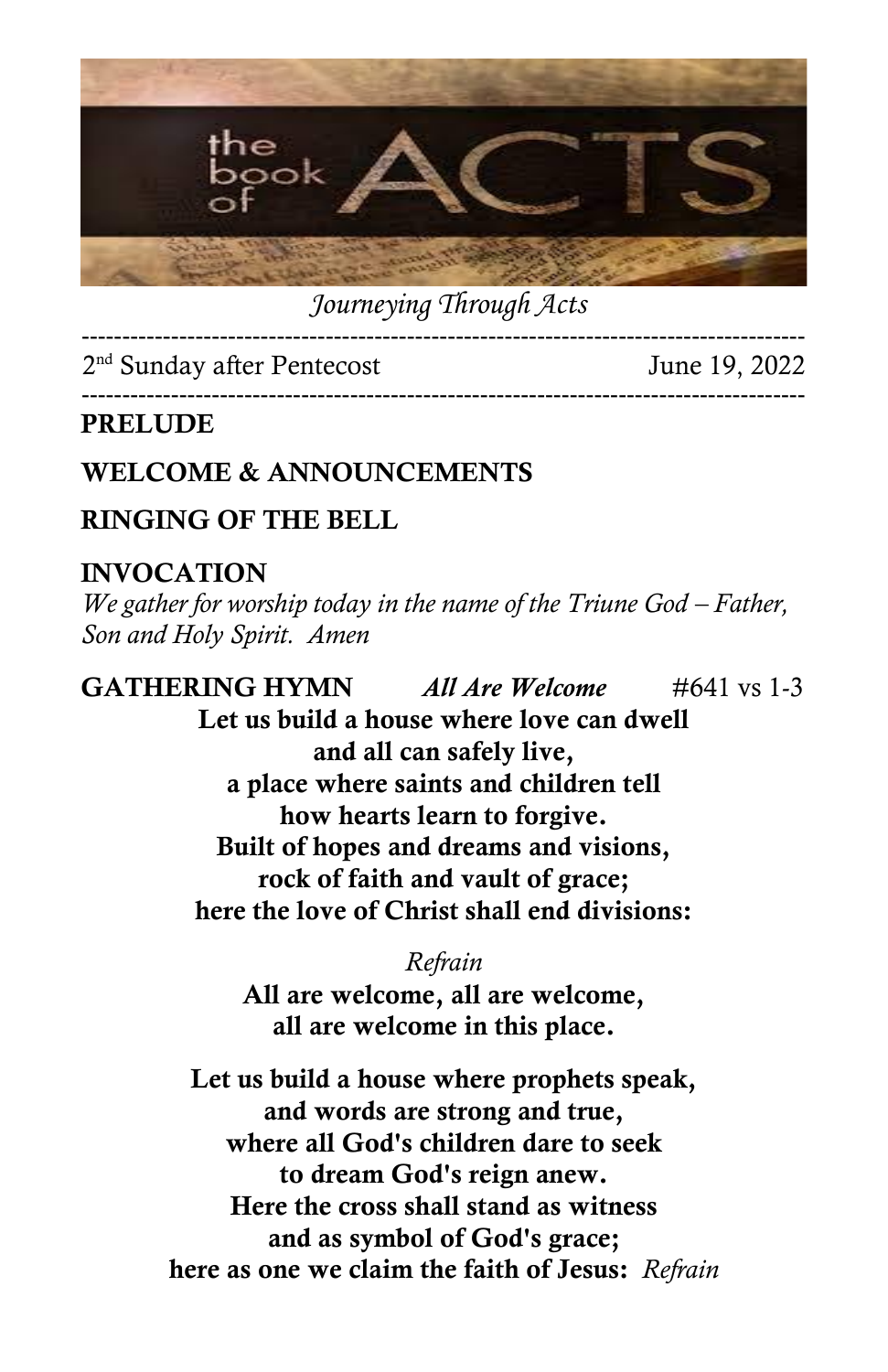Let us build a house where love is found in water, wine and wheat: a banquet hall on holy ground where peace and justice meet. Here the love of God, through Jesus, is revealed in time and space; as we share in Christ the feast that frees us: *Refrain*

## CONFESSION AND FORGIVENESS

*Almighty God, to whom all hearts are open, all desires known, and from whom no secrets are hid: cleanse the thoughts of our hearts by the inspiration of your Holy Spirit, that we may perfectly love you and worthily magnify your holy name, through Jesus Christ our Lord.* Amen.

*Let us confess our sin in the presence of God and of one another.*

Silence is kept for reflection. Most merciful God,

we confess that we are captive to sin and cannot free ourselves. We have sinned against you in thought, word, and deed, by what we have done and by what we have left undone. We have not loved you with our whole heart; we have not loved our neighbors as ourselves. For the sake of your Son, Jesus Christ, have mercy on us. Forgive us, renew us, and lead us, so that we may delight in your will and walk in your ways, to the glory of your holy name. Amen.

*In the mercy of almighty God, Jesus Christ was given to die for us, and for his sake God forgives us all our sins. As a called and ordained minister of the church of Christ, and by his authority, I therefore declare to you the entire forgiveness of all your sins, in the name of the Father, and of the Son, and of the Holy Spirit.* Amen.

HYMN *All Are Welcome* #641 vs 4-5

Let us build a house where hands will reach beyond the wood and stone to heal and strengthen, serve and teach, and live the Word they've known. Here the outcast and the stranger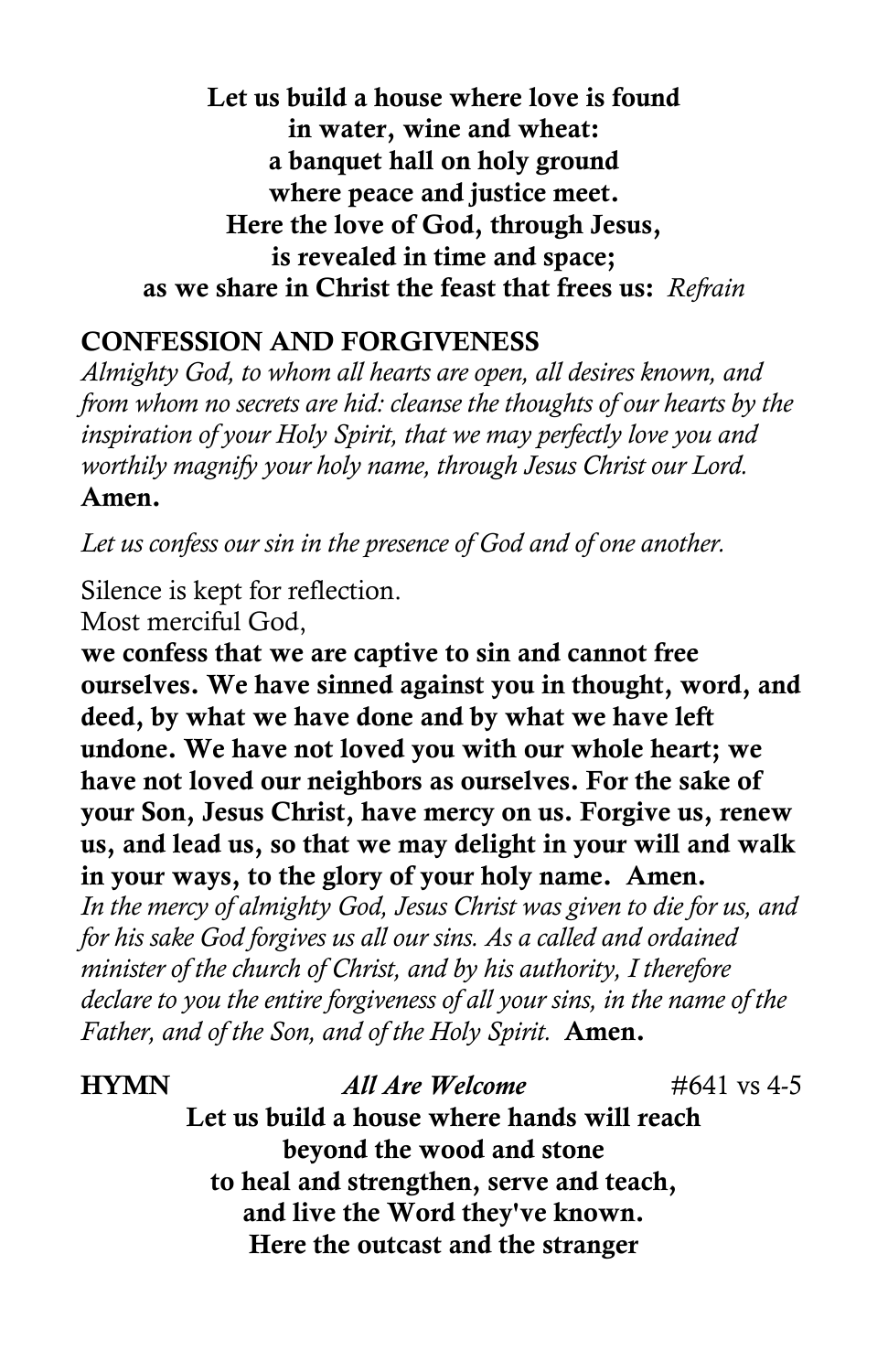bear the image of God's face; let us bring an end to fear and danger: *Refrain*

Let us build a house where all are named, their songs and visions heard and loved and treasured, taught and claimed as words within the Word. Built of tears and cries and laughter, prayers of faith and songs of grace, let this house proclaim from floor to rafter: *Refrain*

#### **GREETING**

*The grace of our Lord Jesus Christ, the love of God, and the communion of the Holy Spirit be with you all.* And also with you.

#### PRAYER

*O Lord God,* 

we bring before you the cries of a sorrowing world. In your mercy set us free from the chains that bind us, and defend us from everything that is evil, through Jesus Christ, our Savior and Lord. Amen.

#### SCRIPTURE READING Selections from Acts 6 & 7

 Stephen, brimming with God's grace and energy, was doing wonderful things among the people, unmistakable signs that God was among them. But then some men from the meeting place whose membership was made up of freed slaves, Cyrenians, Alexandrians, and some others from Cilicia and Asia, went up against him trying to argue him down. But they were no match for his wisdom and spirit when he spoke.

 So in secret they bribed men to lie: "We heard him cursing Moses and God."

 That stirred up the people, the religious leaders, and religion scholars. They grabbed Stephen and took him before the High Council. They put forward their bribed witnesses to testify: "This man talks nonstop against this Holy Place and God's Law. We even heard him say that Jesus of Nazareth would tear this place down and throw out all the customs Moses gave us."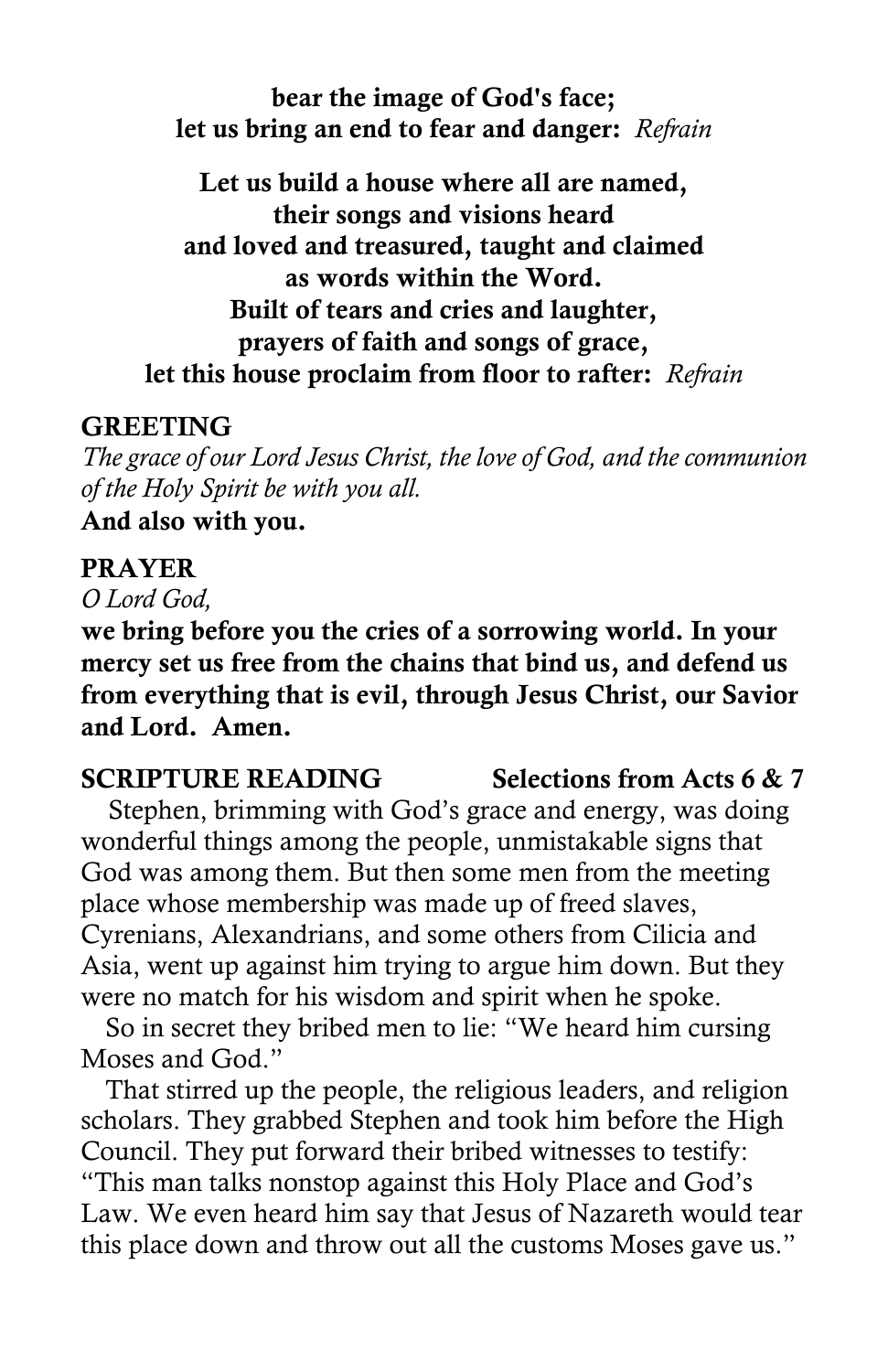As all those who sat on the High Council looked at Stephen, they found they couldn't take their eyes off him—his face was like the face of an angel!

 Then the Chief Priest said, "What do you have to say for yourself?"

 Stephen replied, "Friends, fathers, and brothers…And you continue, so bullheaded! Calluses on your hearts, flaps on your ears! Deliberately ignoring the Holy Spirit, you're just like your ancestors. Was there ever a prophet who didn't get the same treatment? Your ancestors killed anyone who dared talk about the coming of the Just One. And you've kept up the family tradition—traitors and murderers, all of you. You had God's Law handed to you by angels—gift-wrapped!—and you squandered it!"

 At that point they went wild, a rioting mob of catcalls and whistles and invective. But Stephen, full of the Holy Spirit, hardly noticed—he only had eyes for God, whom he saw in all his glory with Jesus standing at his side. He said, "Oh! I see heaven wide open and the Son of Man standing at God's side!"

 Yelling and hissing, the mob drowned him out. Now in full stampede, they dragged him out of town and pelted him with rocks. The ringleaders took off their coats and asked a young man named Saul to watch them.

 As the rocks rained down, Stephen prayed, "Master Jesus, take my life." Then he knelt down, praying loud enough for everyone to hear, "Master, don't blame them for this sin"—his last words. Then he died.

 Saul was right there, congratulating the killers. *The Word of the Lord.* Thanks be to God.

#### SCRIPTURE READING Acts 9:1-19

 All this time Saul was breathing down the necks of the Master's disciples, out for the kill. He went to the Chief Priest and got arrest warrants to take to the meeting places in Damascus so that if he found anyone there belonging to the Way, whether men or women, he could arrest them and bring them to Jerusalem.

 He set off. When he got to the outskirts of Damascus, he was suddenly dazed by a blinding flash of light. As he fell to the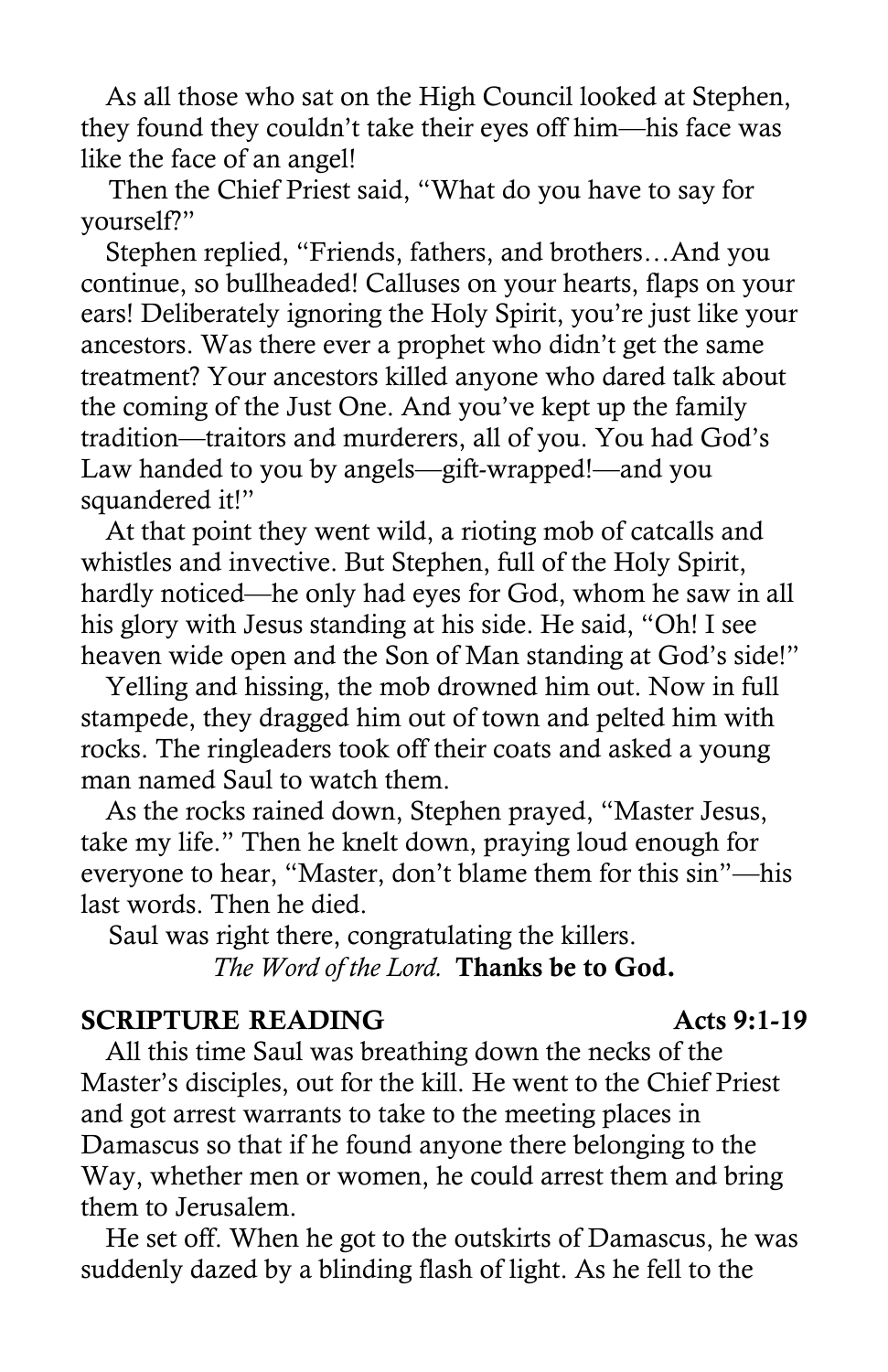ground, he heard a voice: "Saul, Saul, why are you out to get me?"

He said, "Who are you, Master?"

"I am Jesus, the One you're hunting down. I want you to get up and enter the city. In the city you'll be told what to do next."

 His companions stood there dumbstruck—they could hear the sound, but couldn't see anyone—while Saul, picking himself up off the ground, found himself stone-blind. They had to take him by the hand and lead him into Damascus. He continued blind for three days. He ate nothing, drank nothing.

 There was a disciple in Damascus by the name of Ananias. The Master spoke to him in a vision: "Ananias." "Yes, Master?" he answered.

 "Get up and go over to Straight Avenue. Ask at the house of Judas for a man from Tarsus. His name is Saul. He's there praying. He has just had a dream in which he saw a man named Ananias enter the house and lay hands on him so he could see again."

 Ananias protested, "Master, you can't be serious. Everybody's talking about this man and the terrible things he's been doing, his reign of terror against your people in Jerusalem! And now he's shown up here with papers from the Chief Priest that give him license to do the same to us."

 But the Master said, "Don't argue. Go! I have picked him as my personal representative to non-Jews and kings and Jews. And now I'm about to show him what he's in for—the hard suffering that goes with this job."

 So Ananias went and found the house, placed his hands on blind Saul, and said, "Brother Saul, the Master sent me, the same Jesus you saw on your way here. He sent me so you could see again and be filled with the Holy Spirit." No sooner were the words out of his mouth than something like scales fell from Saul's eyes—he could see again! He got to his feet, was baptized, and sat down with them to a hearty meal.

*The word of the Lord.* Thanks be to God.

SERMON "*Brimming with Grace and Energy"*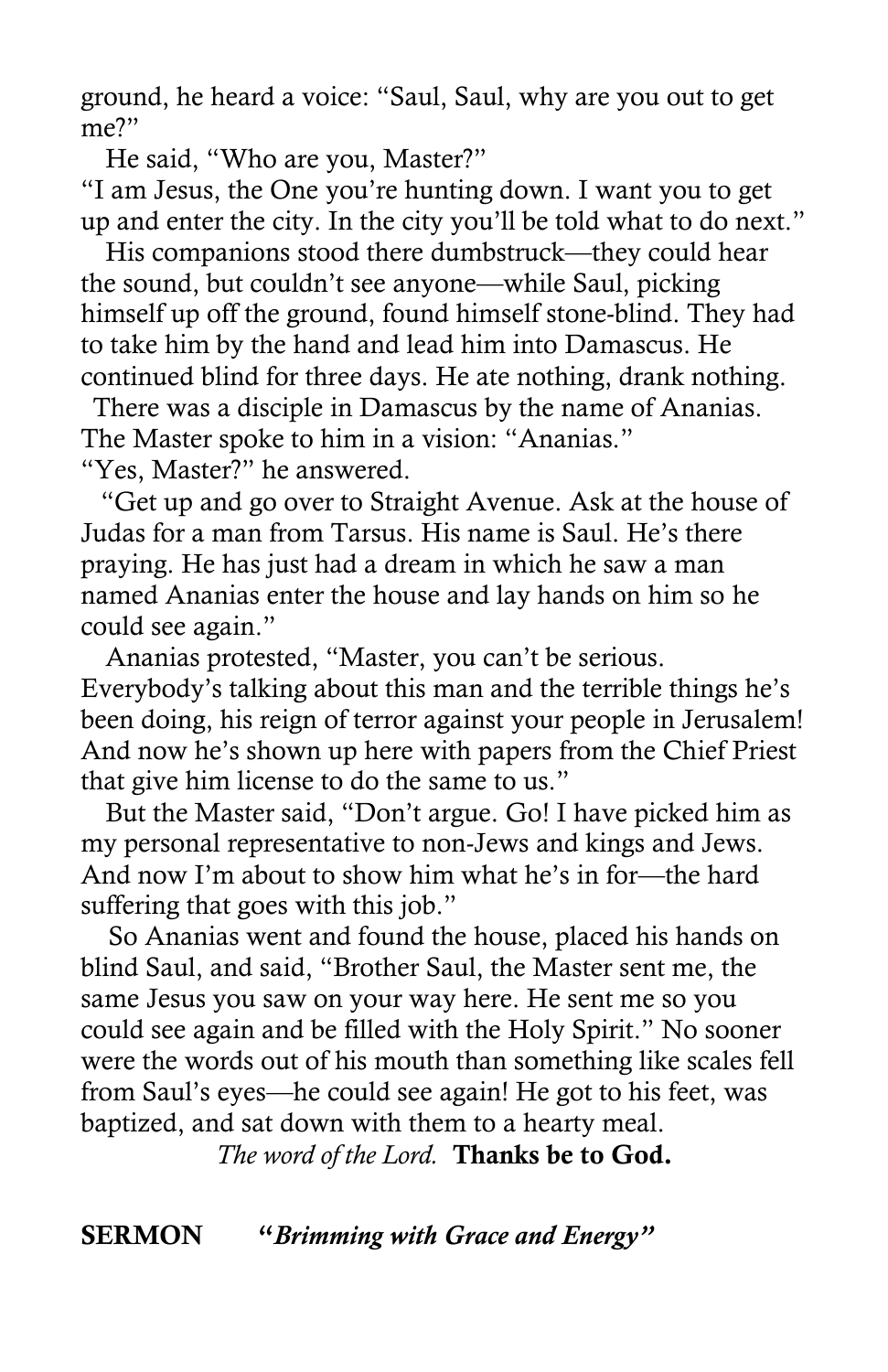#### **HYMN** *I Love to Tell the Story* #661

I love to tell the story of unseen things above, of Jesus and his glory, of Jesus and his love. I love to tell the story, because I know it's true; it satisfies my longings as nothing else would do.

#### *Refrain*

I love to tell the story; 'twill be my theme in glory to tell the old, old story of Jesus and his love.

I love to tell the story: how pleasant to repeat what seems, each time I tell it, more wonderfully sweet! I love to tell the story, for some have never heard the message of salvation from God's own holy word. *Refrain*

I love to tell the story, for those who know it best seem hungering and thirsting to hear it like the rest. And when, in scenes of glory, I sing the new, new song, I'll sing the old, old story that I have loved so long. *Refrain*

#### APOSTLES CREED

I believe in God, the Father almighty, creator of heaven and earth. I believe in Jesus Christ, his only Son, our Lord, He was conceived by the power of the Holy Spirit, and born of the virgin Mary. He suffered under Pontius Pilate, was crucified, died, and was buried. He descended into hell. On the third day he rose again; He ascended into heaven, and is seated at the right hand of the Father, He will come again to judge the living and the dead. I believe in the Holy Spirit, the holy catholic church, the communion of saints, the forgiveness of sins, the resurrection of the body, and the life everlasting. Amen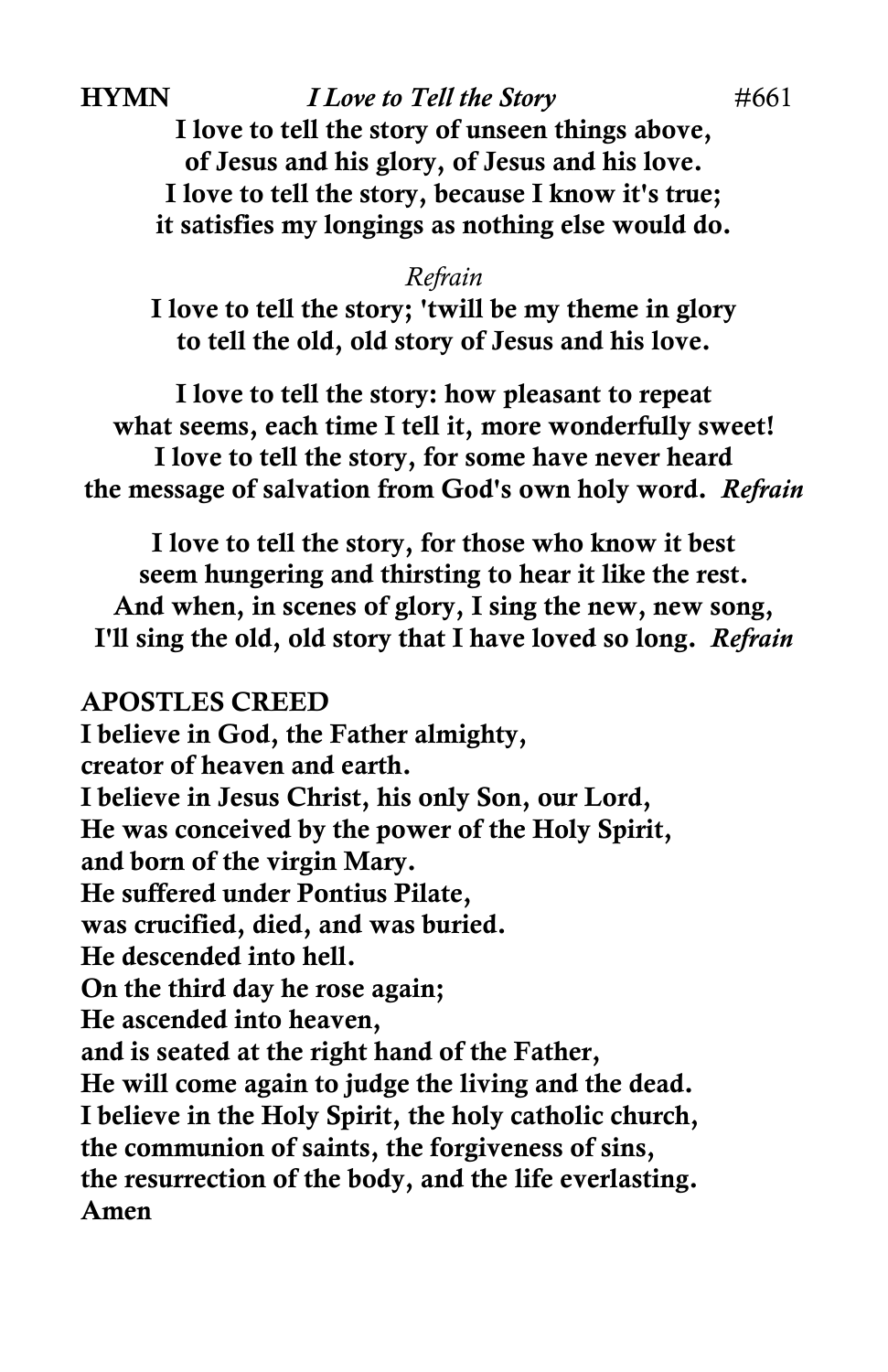#### PRAYERS OF THE PEOPLE

*God, of grace*, hear our prayer.

#### **OFFERING**

#### OFFERING PRAYER

*Blessed are you, O God, maker of all things.* 

Through your goodness you have blessed us with these gifts: our selves, our time, and our possessions. Use us, and what we have gathered, in feeding the world with your love. Prepare us now to feast on the bread of life, Jesus Christ, our Savior and Lord. Amen.

#### WORDS OF INSTITUTION

#### THE LORD'S PRAYER

Our Father, who art in heaven, hallowed be thy name, thy kingdom come, thy will be done, on earth as it is in heaven. Give us this day our daily bread; and forgive us our trespasses, as we forgive those who trespass against us; and lead us not into temptation but deliver us from evil. For thine is the kingdom, and the power, and the glory, forever and ever. Amen.

#### COMMUNION DISTRIBUTION

### POST-COMMUNION BLESSING & PRAYER

#### **BENEDICTION**

**SENDING SONG** *Shalom* **VBS** Song *(Folksong from Israel. The Hebrew text translates approximately to "peace,* 

*my friends, until we meet again.")*

Shalom, chaverim. Shalom, chaverim. Shalom, shalom. Till we meet again, till we meet again, shalom, shalom. *(Repeat 4X, singing faster each time)*

### DISMISSAL

*Filled with the Holy Spirit, go in peace! Serve the Lord!*  Okay, we will! Thanks be to God.

From Sundays and Seasons.com Copyright 2022. Augsburg Fortress. All rights reserved. Reprinted by permission under Augsburg Fortress Liturgies Annual License #38461.New Revised Standard Version Bible, copyright 1989, Division of Christian Education of the National Council of the churches of Christ in the United States of America. Used by permission. All rights reserved.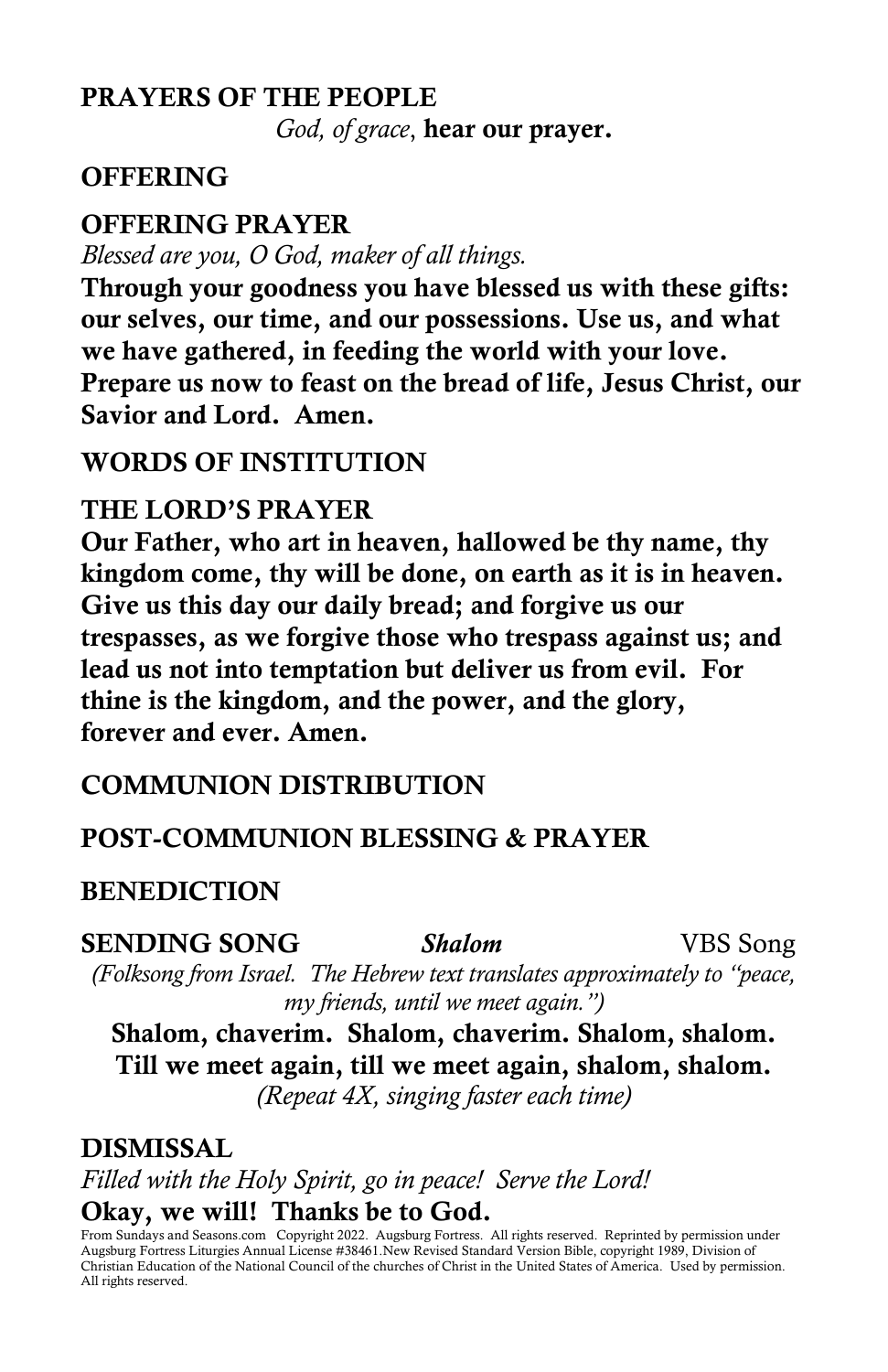## Please Pray For….

\*\*Those who are grieving losses of any sort, especially the friends and family of Bill (Cousin of Suzan Heidelberger); Rick Eley (Son of Peg and Bob Tesch); Doris Isebrand (Grandma of Sarah Kimball); Maurice (Cousin of Peg Tesch) \*\*Those recovering from COVID-19, surgeries, and those who are ill or hospitalized, including Glenyce (Cousin of Carla Oerter); Maysyn Sorenson; Patty Baker (Friend of Linda Morrison); Reece Ullerich (Friend of Linda Boll); Sara (Cousin of Toni Ramsey); Matt (Cousin of Jake Borden); Gary McKean (Nephew of Lane Pine)

\*\*Those with on-going concerns, including Iris Brimer; Helen Murphy (Sister of Mikkey Twitero); Roger Spitzer (friend of Dar and Gwen Schroeder); Clay Walberg; Peg Tesch; Kimberly Heuer; Lynzee Makowski (Niece of Rebecca Kaiser); Esther Downen; Jason Boll (Son of Linda Boll); Rod Dikkoff (Cousin of Roger); Suzan Heidelberger; Chelle Schefcik

\*\*For the community of Uvalde TX and all affected by the recent school shooting

\*\*For students, teachers and staff as they begin summer break

\*\*For Bible campers and camp staff

\*\*For our military members and their families

\*\*For those who are homeless and those whose homes do not provide warmth and safety

\*\*For our leaders at every level

\*\*For our siblings in Christ, our friends and enemies, both near and far



## June Mission of the Month

This month we are partnering with VBS participants and ELCA World Hunger to raise \$1000 for the Global Farm Challenge. Ending hunger isn't just about food. It's about access, justice, and caring for creation and each other. It's about hope for the kind of world we want to live in. Ending hunger means

recognizing the ways God is at work in farming communities and the ways God is calling all of us, together, to be a part of the solution. Through giving to the Global Farm Challenge we will join congregations across the United States to help equip

communities around the world and in the United States with livestock, seeds, tools and training to turn a hungry season into a hopeful season. Together we can make a difference - creating healthier families, stronger economies and a future filled with hope. Read more at www.

ELCA.org/globalfarmchallenge. *Financial donations can be mailed or dropped off at the church, placed in the Globe Offering during worship or given electronically. There is a Mission of the Month option in the dropdown section on Tith-ly. Thank you in advance for your generosity. You can also grab a 'barn' box at church to fill with change during the month and bring back at the end of the month.*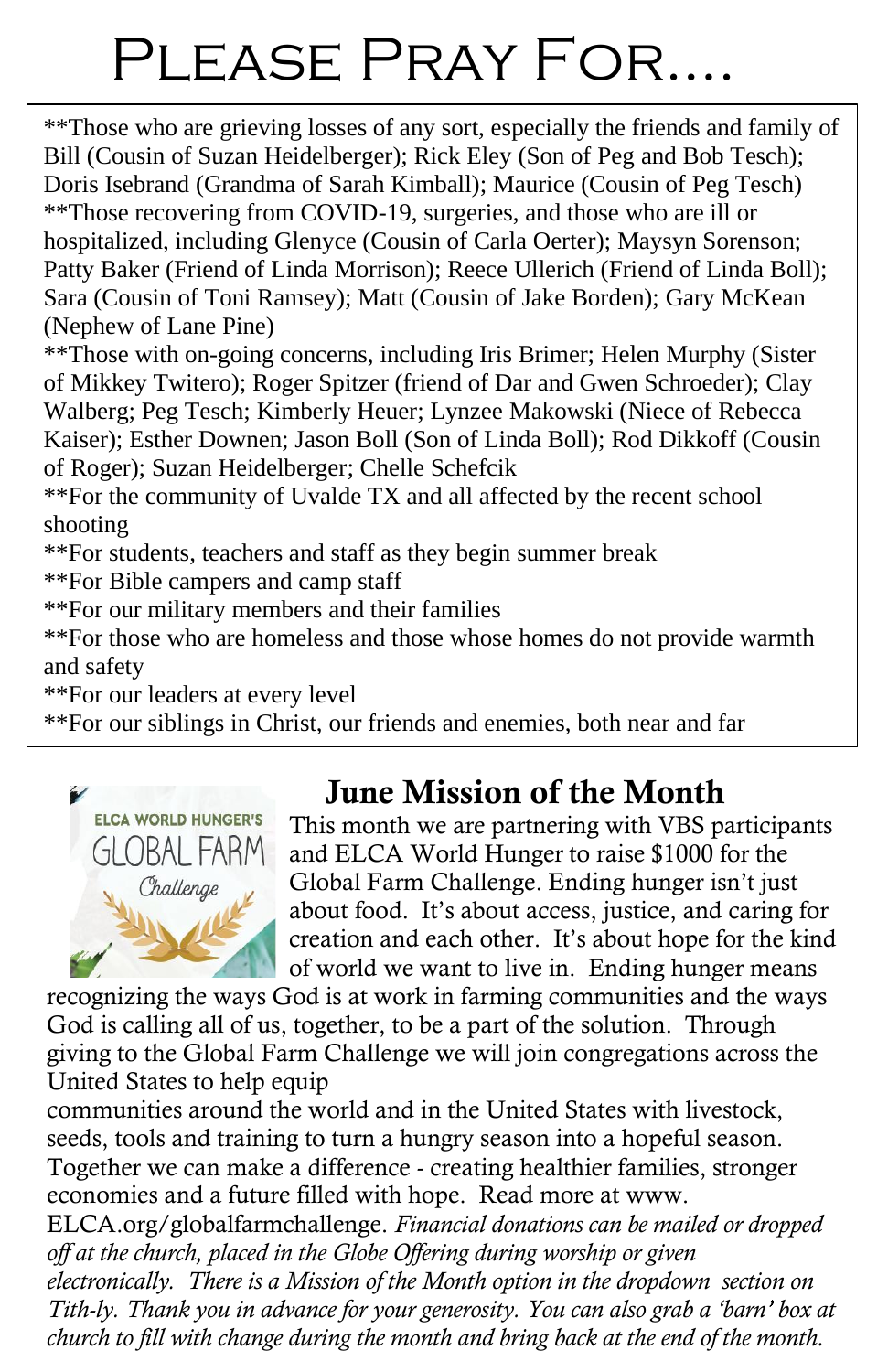nnouncements

Sunday, June 19th *Father's Day*

9:30am Worship and Communion in the building and online live on Facebook and YouTube 10:30am Pie and Ice Cream for Father's Day

Tuesday, June  $21<sup>st</sup>$ 9:30am WELCA

Thursday, June 23-Sunday June 26<sup>th</sup> *WELCA Synodical Convention*

Saturday, June 25th 8:00-3:00 Community Rummage Sale and Craft/Vendor Fair @ Hermosa Community Center

Sunday, June 26<sup>th</sup> 9:30am Worship in the building and online live on Facebook and YouTube *Fellowship following Worship* 11:00am Church Council Meeting



We had a wonderful week at Vacation Bible School! Be sure to check out our Facebook page or our

website for all the pictures and videos from the week!

[www.facebook.com/OSLHermosa](http://www.facebook.com/OSLHermosa)

[www.oslhermosa.com](http://www.oslhermosa.com/)